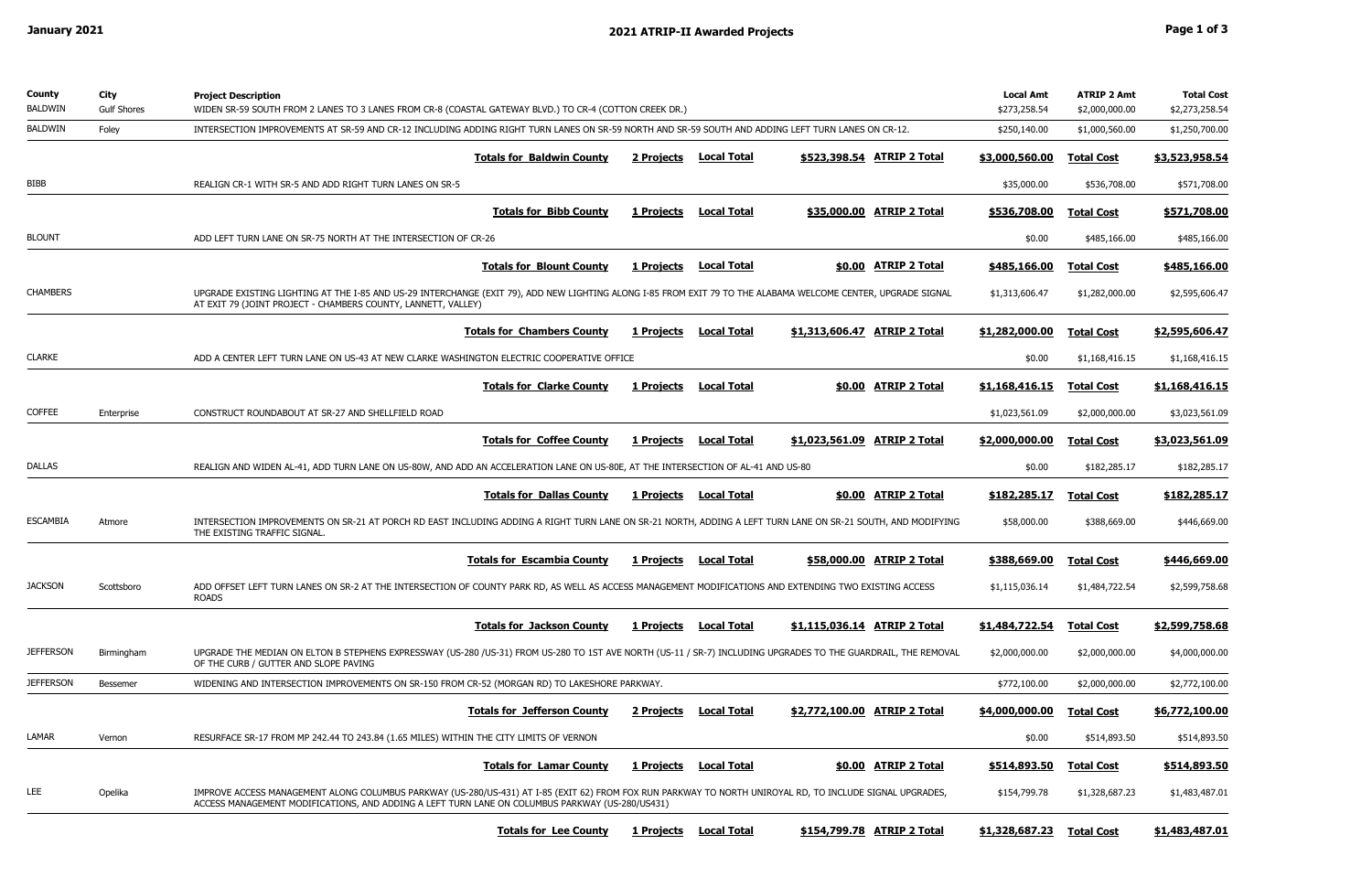| <b>County</b><br><b>MACON</b> | City<br>Tuskegee | <b>Project Description</b><br>ADD RIGHT TURN LANE ON SR-15 AT ENTRANCE OF GEORGE WASHINGTON CARVER SCHOOL                                                                                                                                                  | <b>Local Amt</b><br>\$0.00 | <b>ATRIP 2 Amt</b><br>\$275,000.00 | <b>Total Cost</b><br>\$275,000.00 |
|-------------------------------|------------------|------------------------------------------------------------------------------------------------------------------------------------------------------------------------------------------------------------------------------------------------------------|----------------------------|------------------------------------|-----------------------------------|
|                               |                  | <u>ATRIP 2 Total</u><br><b>Totals for Macon County</b><br><u>Local Total</u><br>\$0.00<br>1 Projects                                                                                                                                                       | \$275,000.00               | <b>Total Cost</b>                  | \$275,000.00                      |
| <b>MADISON</b>                |                  | ADD NORTH AND SOUTH BOUND LEFT TURN LANES AND TRAFFIC SIGNALS ON SR-53 AT THE INTERSECTIONS OF HARVEST RD, MCKEE RD, AND OLD RAILROAD BED ROAD.                                                                                                            | \$2,625,414.00             | \$2,000,000.00                     | \$4,625,414.00                    |
|                               |                  | <b>Totals for Madison County</b><br><u>ATRIP 2 Total</u><br><u>1 Projects</u><br><u>Local Total</u><br>\$2,625,414.00                                                                                                                                      | \$2,000,000.00             | <b>Total Cost</b>                  | \$4,625,414.00                    |
| MARENGO                       |                  | SAFETY IMPROVEMENTS ON US-80 BY INSTALLING LED ROADWAY LIGHTING AT THE 3 DEMOPOLIS PAPER MILL ENTRANCES                                                                                                                                                    | \$75,000.00                | \$775,000.00                       | \$850,000.00                      |
|                               |                  | \$75,000.00 ATRIP 2 Total<br><b>Totals for Marengo County</b><br><u>Local Total</u><br>1 Projects                                                                                                                                                          | \$775,000.00               | <b>Total Cost</b>                  | \$850,000.00                      |
| MARION                        | Hackleburg       | INTERSECTION AND DRAINAGE IMPROVEMENTS TO SR-253 AT OLD HACKLEBURG ROAD INCLUDING UPGRADES TO THE EXISTING DRAINAGE DITCH, INCREASING THE TURNING RADIUS,<br>AND PAVING SHOULDERS.                                                                         | \$0.00                     | \$529,284.17                       | \$529,284.17                      |
|                               |                  | <b>Totals for Marion County</b><br><u>ATRIP 2 Total</u><br>1 Projects<br><b>Local Total</b><br>\$0.00                                                                                                                                                      | <u>\$529,284.17</u>        | <b>Total Cost</b>                  | <u>\$529,284.17</u>               |
| <b>MARSHALL</b>               | Boaz             | REDUCE SR-168 FROM 4 LANES TO 3 LANES FROM US-431 TO DARNELL STREET, INCLUDING ACCESS MANAGEMENT UPGRADES, AND A TRAFFIC SIGNAL AT THE PROPOSED OUTLET<br><b>CONNECTOR ROAD</b>                                                                            | \$3,459,631.03             | \$2,000,000.00                     | \$5,459,631.03                    |
| <b>MARSHALL</b>               | Arab             | UPGRADE 7 EXISTING TRAFFIC SIGNALS ON US-231 WITHIN THE CITY LIMITS IN ORDER TO CORRECT DEFICIENCIES AND BRING UP TO CURRENT DESIGN STANDARDS, INCLUDING<br>INCREASE SIGNAL HEIGHTS, UPGRADE POLES AND SIGNAL HEADS, AND ADD EMERGENCY VEHICLE PREEMPTION  | \$146,300.00               | \$1,529,400.00                     | \$1,675,700.00                    |
|                               |                  | \$3,605,931.03 ATRIP 2 Total<br><b>Totals for Marshall County</b><br><b>Local Total</b><br>2 Projects                                                                                                                                                      | \$3,529,400.00             | <b>Total Cost</b>                  | \$7,135,331.03                    |
| <b>MONTGOMERY</b>             |                  | INTERSECTION IMPROVEMENTS ON US-80 AT MITCHELL YOUNG ROAD INCLUDING LANE MODIFICATIONS AND THE ADDITION OF A TRAFFIC SIGNAL AND PTZ CAMERA.                                                                                                                | \$69,091.95                | \$276,367.80                       | \$345,459.75                      |
|                               |                  | \$69,091.95 ATRIP 2 Total<br><b>Local Total</b><br><b>Totals for Montgomery County</b><br>1 Projects                                                                                                                                                       | \$276,367.80               | <b>Total Cost</b>                  | \$345,459.75                      |
| <b>MORGAN</b>                 | Hartselle        | ACCESS MANAGEMENT IMPROVEMENTS ON US-31 FROM CURRY ST TO SPARKMAN ST. INCLUDING MODIFICATIONS TO THE EXISTING MEDIAN TO ADD LEFT TURN LANES AND<br>DECELERATION LANES. PHASE 1 OF A 2 PHASE MASTER PLAN.                                                   | \$331,696.08               | \$1,519,381.00                     | \$1,851,077.08                    |
|                               |                  | <u>ATRIP 2 Total</u><br><b>Totals for Morgan County</b><br>1 Projects<br><u>Local Total</u><br>\$331,696.08                                                                                                                                                | \$1,519,381.00             | <b>Total Cost</b>                  | \$1,851,077.08                    |
| <b>TUSCALOOSA</b>             | Tuscaloosa       | INTERSECTION IMPROVEMENTS AT SR-215 AND 2ND AVE, INCLUDING ADDING A RIGHT TURN LANE ON SR-215, EXTENDING THE EXISTING LEFT TURN LANE ON SR-215, SIGNAL<br>UPGRADES, AND ADDING A 10 FT SHARED USE PATH ALONG SR-215.                                       | \$1,752,850.00             | \$761,300.00                       | \$2,514,150.00                    |
| TUSCALOOSA Northport          |                  | WIDENING US-43 FROM 2 TO 4 LANES FROM MITT LARRY RD (MP 203.17) TO PAUL HOWELL RD (MP 204.030), INCLUDING INTERSECTION IMPROVEMENTS AT PAUL HOWELL RD, AND A<br>LEFT TURN LANE AT NEW SCHOOL ACCESS ROAD (JOINT PROJECT - TUSCALOOSA COUNTY AND NORTHPORT) | \$10,258.63                | \$2,000,000.00                     | \$2,010,258.63                    |
|                               |                  | 2 Projects Local Total<br>\$1,763,108.63 ATRIP 2 Total<br><b>Totals for Tuscaloosa County</b>                                                                                                                                                              | \$2,761,300.00             | <b>Total Cost</b>                  | \$4,524,408.63                    |
| <b>WALKER</b>                 |                  | INTERSECTION IMPROVEMENTS AT SR-269 AND MARY LEE RD INCLUDING ADDING A RIGHT TURN LANE AND ACCELERATION LANE ON SR-269 AND RE-ALIGNING MARY LEE RD WITH<br>SR-269.                                                                                         | \$25,000.00                | \$503,090.11                       | \$528,090.11                      |
|                               |                  | <b>Totals for Walker County</b><br>\$25,000.00 ATRIP 2 Total<br>1 Projects Local Total                                                                                                                                                                     | \$503,090.11               | <b>Total Cost</b>                  | \$528,090.11                      |
| <b>WILCOX</b>                 |                  | INTERSECTION IMPROVEMENTS AT THE INTERSECTION OF SR-10 AND CR-22 TO INCLUDE NEW TRAFFIC SIGNALS, CURB AND GUTTERS, SIDEWALKS, CROSSWALKS, AND DRAINAGE<br><b>IMPROVEMENTS</b>                                                                              | \$0.00                     | \$1,116,693.95                     | \$1,116,693.95                    |
|                               |                  | \$0.00 ATRIP 2 Total<br><b>Totals for Wilcox County</b><br><b>Local Total</b><br><u>1 Projects</u>                                                                                                                                                         | \$1,116,693.95             | <u>Total Cost</u>                  | \$1,116,693.95                    |